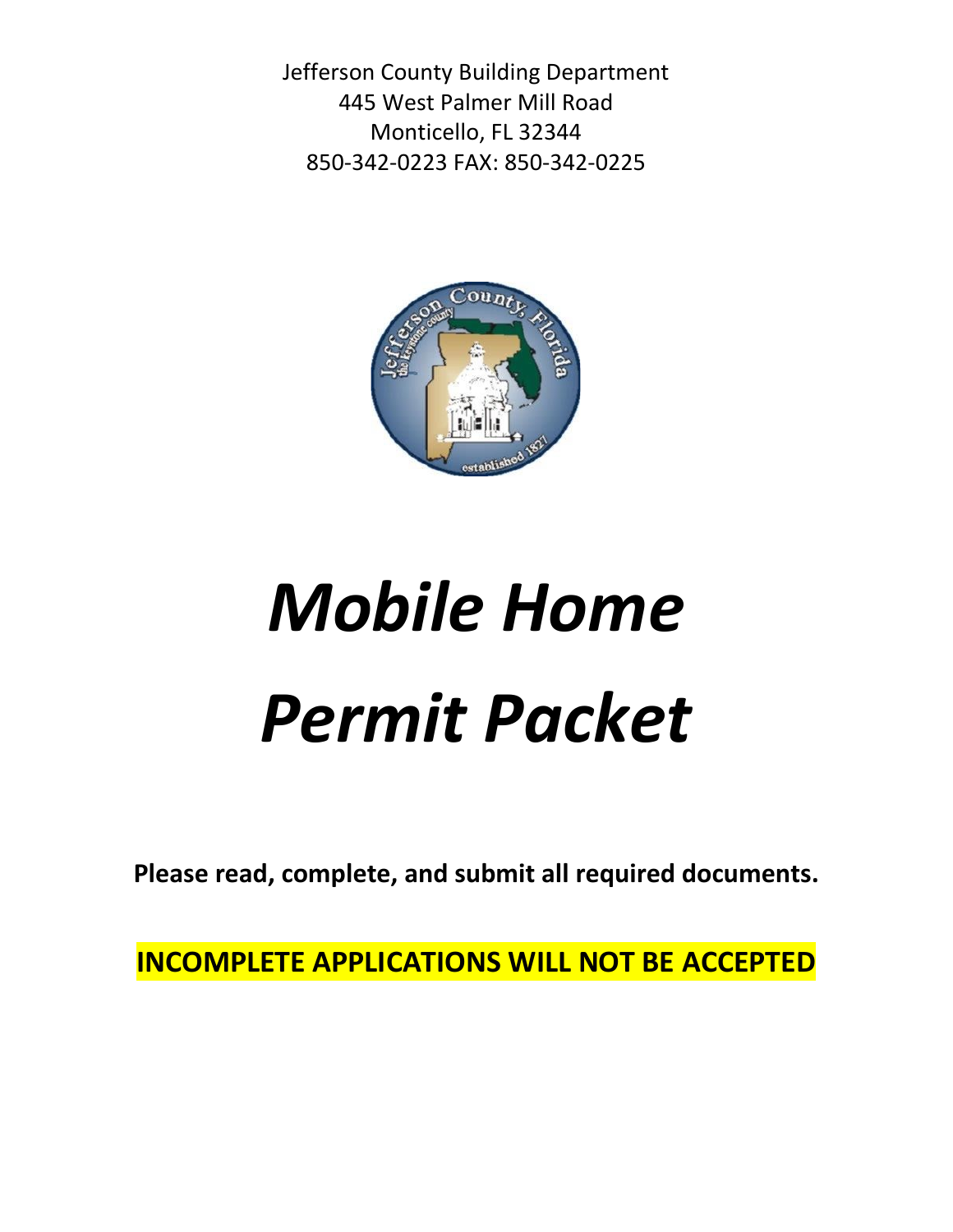# **MOBILE HOME PERMITTING**

| STEP 1:                    | 1. 911 STREET ADDRESS - Obtain your 911 address. This serves as your mailing address.         |  |  |
|----------------------------|-----------------------------------------------------------------------------------------------|--|--|
|                            | *Note – the street address must be posted on the property before the first inspection.        |  |  |
| <b>PLANNING DEPARTMENT</b> | 2. DRIVEWAY PERMIT - A driveway permit is required for turning off a County Road onto         |  |  |
|                            | your property. This permit is applied for at the Planning Department and must be              |  |  |
|                            | obtained prior to locating the mobile home on the property.                                   |  |  |
|                            | 3. <b>SITE PLAN</b> - You must provide a site plan showing the location of the mobile home on |  |  |
|                            | the property & distance from property lines.                                                  |  |  |
|                            | 4. PROOF OF OWNERSHIP - (Deed) A copy of your deed can be printed off the property            |  |  |
|                            | appraiser's website, www.jeffersonpa.net If you are not the current owner please              |  |  |
|                            | provide an original notarized letter of authorization signed by the owner giving you          |  |  |
|                            | permission to place the mobile home on their property.                                        |  |  |
|                            | 5. Development Permit will be issued after review.                                            |  |  |
| Step 2:                    | 1. Development Permit - Take your development permit to the Health Department and             |  |  |
|                            | obtain a New Septic Tank Application.                                                         |  |  |
| <b>HEALTH DEPARTMENT</b>   |                                                                                               |  |  |
| STEP <sub>3</sub>          | 1. <b>COMPLIANCE STATEMENT</b> - You must bring the septic tank permit approval/letter        |  |  |
|                            | with you to the Building Department to get a mobile home permit.                              |  |  |
| <b>BUILDING DEPARTMENT</b> | 2. <b>SET UP CONTRACTOR</b> You must provide the Building Department with the name and        |  |  |
|                            | license number of the State licensed mobile home contractor that will be setting up the       |  |  |
|                            | home. A homeowner cannot set-up a mobile home. TWO SET-UP MANUALS MUST                        |  |  |
|                            | <b>ACCOMPANY THE APPLICATION. APPLICATION WILL NOT BE REVIEWED WITHOUT</b>                    |  |  |
|                            | THEM.                                                                                         |  |  |
|                            | 3. <b>ELECTRICAL CONTRACTOR</b> - If you hire an Electrical Contractor, they must be State    |  |  |
|                            | Certified, or be State Registered and licensed in Jefferson County. The homeowner may         |  |  |
|                            | perform the electrical work as owner contractor if they sign a disclosure statement           |  |  |
|                            | during permitting.                                                                            |  |  |
|                            | 4. AIR CONDITIONING / MECHANICAL - If you hire a Mechanical/Air Conditioning                  |  |  |
|                            | Contractor, they must be State Certified, or be State Registered and licensed in Jefferson    |  |  |
|                            | County. The homeowner may perform the mechanical work as owner contractor if they             |  |  |
|                            | sign a disclosure statement during permitting.                                                |  |  |
|                            | NOTE: ELECTRICAL AND MECHANICAL PERMITS CAN NOT BE ISSUED TO THE OWNER IF                     |  |  |
|                            | <b>PLANNING TO RENT OR SELL.</b>                                                              |  |  |

## **FEES**

| <b>PLANNING DEPARTMENT</b>                       |          |  |  |
|--------------------------------------------------|----------|--|--|
| Mobile Home Development Permit:                  | \$100.00 |  |  |
| Impact Fees for Fire & Rescue/Emergency Medical: | \$110.02 |  |  |
| 911 Address-New Locations:                       | \$30.00  |  |  |
| <b>Driveway Inspections Permit:</b>              | \$53.00  |  |  |

| <b>BUILDING DEPARTMENT</b> |          |
|----------------------------|----------|
| Mobile Home Permit         | \$350.00 |
| <b>Electrical Permit</b>   | \$80.00  |
| <b>Mechanical Permit</b>   | \$90.00  |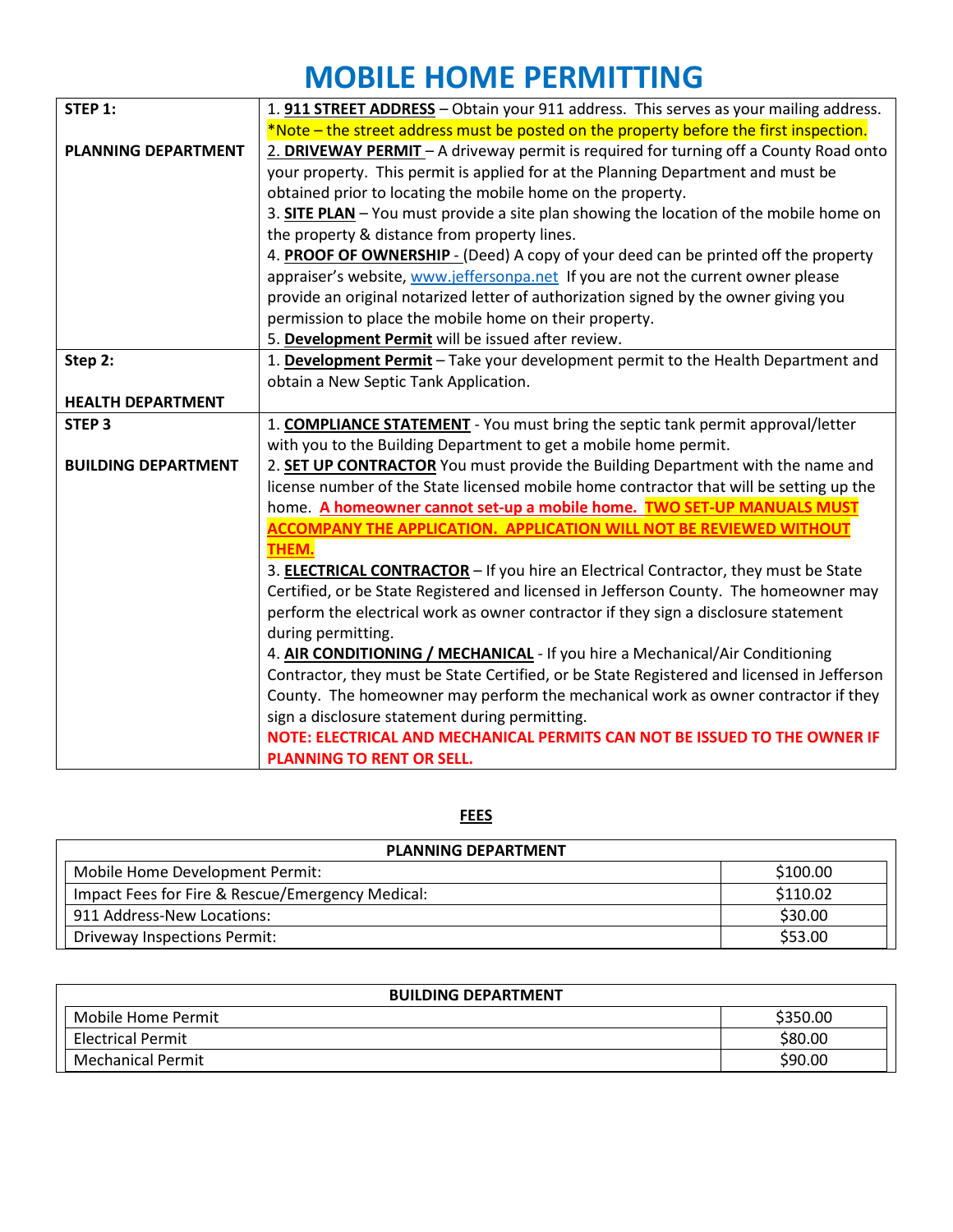#### PERMITTING INFORMATION

To complete the permitting process the following information will be required by the Building Department.

SEPTIC TANK PERMIT NUMBER: \_\_\_\_\_\_\_\_\_\_\_\_\_\_\_\_\_ Age of Home \_\_\_\_\_\_\_\_\_\_\_\_\_\_\_\_

MANUFACTURER OF HOME: \_\_\_\_\_\_\_\_\_\_\_\_\_\_\_\_\_\_\_\_ Utility Company\_\_\_\_\_\_\_\_\_\_\_\_\_\_

DIMENSIONS OF HOME: \_\_\_\_\_\_\_\_\_\_\_\_\_\_\_\_\_\_\_\_\_\_\_

| NAME OF HOMEOWNER:   |
|----------------------|
| MAILING ADDRESS:     |
| PROJECT LOCATION:    |
| EMAIL:               |
| <b>PHONE NUMBER:</b> |
|                      |

| <b>BUSINESS NAME:</b>                         |  |  |
|-----------------------------------------------|--|--|
| ADDRESS:                                      |  |  |
|                                               |  |  |
| LICENSE NUMBER:                               |  |  |
| <b>EMAIL ADDRESS:</b>                         |  |  |
| <b>PHONE NUMBER:</b>                          |  |  |
| $WC \Box$ STATE LICENSE $\Box$<br>$GL \sqcap$ |  |  |

| <b>PHONE NUMBER:</b> The contract of the contract of the contract of the contract of the contract of the contract of the contract of the contract of the contract of the contract of the contract of the contract of the contract o |
|-------------------------------------------------------------------------------------------------------------------------------------------------------------------------------------------------------------------------------------|
| $\, \overline{\,}$ GL $\scriptstyle\Box\,$ WC $\scriptstyle\Box\,}$ STATE LICENSE $\scriptstyle\Box\,$                                                                                                                              |
| PRESENT LOCATION OF USED                                                                                                                                                                                                            |
| HOME (address or parcel no.)                                                                                                                                                                                                        |

#### □ SET UP FORM *AND* **2 COPIES OF SET-UP MANUALS (REQUIRED)**

#### □ BLOCKING DIAGRAM

- **FOR NEW HOMES, A MANUFACTURER'S MODEL SPECIFIC BLOCKING DIAGRAM MUST BE PROVIDED**
- □ DISCLOSURE STATEMENT (if owner is doing electrical work)
- □ LETTER ESTABLISHING THE BENCHMARK (if home is in Flood Zone)
- □ SITE PLAN
- □ DEVELOPMENT PERMIT
- □ WARRANTY DEED
- □ DECAL(s)
- □ SEPTIC APPROVAL
- □ HUD PICTURES(s) or DATA SHEET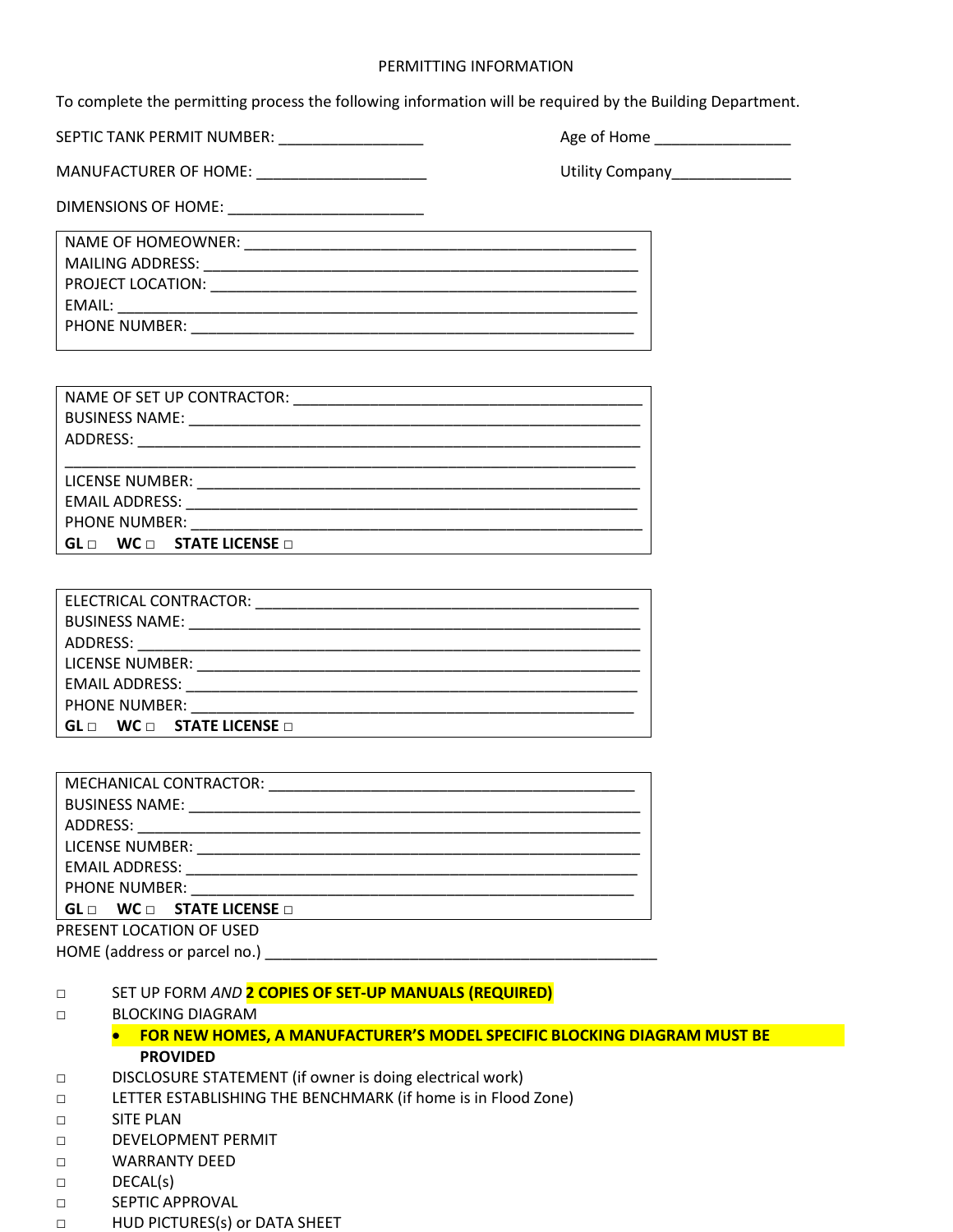## **PERMIT APPLICATION MANUFACTURED HOME INSTALLATION**

| Manufacture's Name ________________________________Wind Zone ________ New Home ________ Used Home ___                                                                                                                                          |        |                     |
|------------------------------------------------------------------------------------------------------------------------------------------------------------------------------------------------------------------------------------------------|--------|---------------------|
| Number of Sections _________ Width __________ Length __________ Year _________                                                                                                                                                                 |        |                     |
| Serial #                                                                                                                                                                                                                                       |        |                     |
| Installation standard used: (check one) manufacturer's installation manual ___________________________________                                                                                                                                 |        |                     |
| <b>SITE PREPARATION:</b>                                                                                                                                                                                                                       |        |                     |
| Site Graded and fill dirt compacted to 90% ____________ - or-                                                                                                                                                                                  |        |                     |
| Drain tile and sump pump to be installed __________                                                                                                                                                                                            | $-0r-$ | Page ______________ |
| Describe any other site prep method to be used__________________________________                                                                                                                                                               |        | Page_____________   |
| Organic material removed _______________                                                                                                                                                                                                       |        | Page_____________   |
| Site graded or prepared for adequate drainage __________________________________                                                                                                                                                               |        | Page_____________   |
| A Vapor Barrier is required for new and used homes                                                                                                                                                                                             |        | Page_____________   |
| I understand that a poorly prepared site can cause doors and windows to bind,                                                                                                                                                                  |        |                     |
| Mold and mildew to form in the home. Installer's initials                                                                                                                                                                                      |        |                     |
| <b>FOUNDATION:</b>                                                                                                                                                                                                                             |        |                     |
| Load bearing soil capacity (past) ________ or assumed 1000 past ________                                                                                                                                                                       |        |                     |
| Footing type: plastic pad _______________, 16 x 16 concrete footer ____________,                                                                                                                                                               |        |                     |
| poured footer _____________                                                                                                                                                                                                                    |        |                     |
| I-beam piers: O/C spacings ___________________ Foundation pad size _____________                                                                                                                                                               |        | Page______________  |
|                                                                                                                                                                                                                                                |        | Page_____________   |
|                                                                                                                                                                                                                                                |        | Page_______________ |
|                                                                                                                                                                                                                                                |        |                     |
|                                                                                                                                                                                                                                                |        | Page <b>Page</b>    |
| Special pier blocking: fireplace, bay windows, tubs, shear walls, etc., Yes ____ No                                                                                                                                                            |        | Page______________  |
| <b>TIE-DOWNS:</b>                                                                                                                                                                                                                              |        |                     |
| Torque probe reading _____________ Declared 5 ft. anchors _                                                                                                                                                                                    |        | Page_               |
| I understand a torque probe test can only be performed by a licensed installer.                                                                                                                                                                |        |                     |
|                                                                                                                                                                                                                                                |        |                     |
|                                                                                                                                                                                                                                                |        | Page_____________   |
|                                                                                                                                                                                                                                                |        |                     |
| Number of vertical ties: _____________                                                                                                                                                                                                         |        |                     |
| Number of centerline anchors __________                                                                                                                                                                                                        |        |                     |
| Longitudinal straps/anchors ___________ or longitudinal stabilizing devices _____________Page_____________                                                                                                                                     |        |                     |
|                                                                                                                                                                                                                                                |        |                     |
|                                                                                                                                                                                                                                                |        |                     |
| A State approved lateral arm system is being used and the installer will follow both the Home's installation manual and                                                                                                                        |        |                     |
| the lateral arm manufacturer's installation instructions.5' anchors are required at all centerline tie points where the<br>torque test reading is 275 or less and where the mobile home manufacturer may require anchors with 4000 lb. holding |        |                     |
|                                                                                                                                                                                                                                                |        |                     |
| capacity. Installer's initials ____________                                                                                                                                                                                                    |        |                     |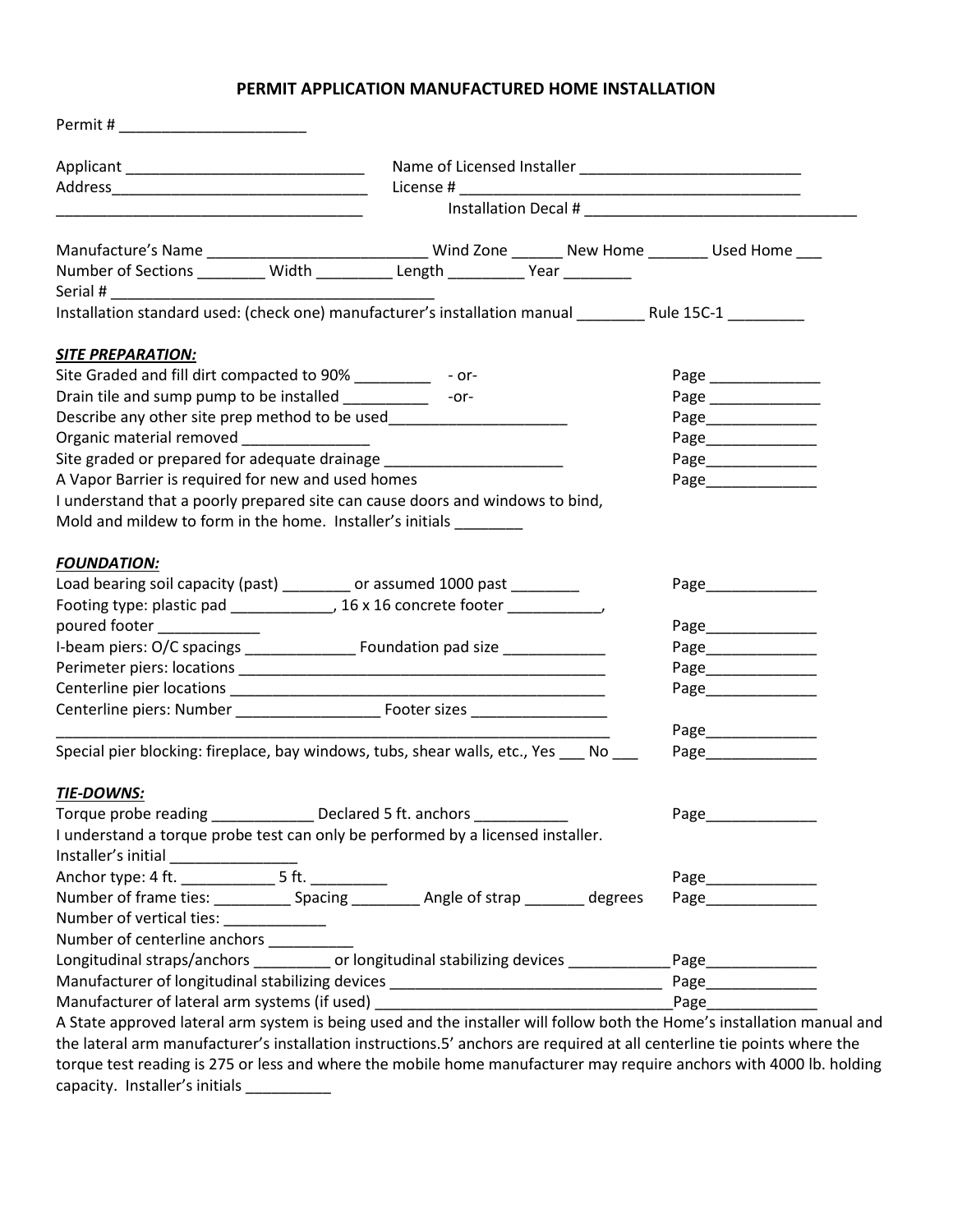# *CLOSE UP:*

Gasket:

| I understand a properly installed gasket is a requirement of all new and used homes and condensation, mold, |             |      |  |
|-------------------------------------------------------------------------------------------------------------|-------------|------|--|
| mildew, and buckled marriage walls can be a result of a poorly installed or no gasket being installed. I    |             |      |  |
| understand a strip of tape will not serve as a gasket.                                                      |             | Page |  |
| Installer's initials                                                                                        | Type gasket |      |  |

Fasteners are required to secure multi-sections of homes together (roof, sidewalls, floor)

| Fasteners: | Roofs   | Type and size | Spacing        | Page |
|------------|---------|---------------|----------------|------|
|            | Enwalls | Type and size | Spacing        | Page |
|            | Floors  | Type and size | <b>Spacing</b> | Page |

### *Electrical:*

| Connect electrical conductors between sections of the home this includes the bonding Page |  |
|-------------------------------------------------------------------------------------------|--|
| Wire. Installers are not allowed to connect electrical power to the home. Access panels   |  |
| Are to be installed.                                                                      |  |

# *Plumbing:*

| Using the manufacturer supplied drain line drawing connect all sewer drains to an             |                                                                                                               |  |
|-----------------------------------------------------------------------------------------------|---------------------------------------------------------------------------------------------------------------|--|
| existing sewer tap or septic tank.                                                            | Page                                                                                                          |  |
| Connect the potable water supply to an existing water meter, water tap or other               |                                                                                                               |  |
| Independent water system. Access panels are to be installed.                                  | Page                                                                                                          |  |
| <b>Weatherproofing:</b>                                                                       |                                                                                                               |  |
| Rule 15C-2 requires the complete weather sealing of the home.                                 |                                                                                                               |  |
| Bottom board repair                                                                           | Page___________                                                                                               |  |
| Vinyl siding                                                                                  | Page and the state of the state of the state of the state of the state of the state of the state of the state |  |
| Soffit and facia                                                                              | Page                                                                                                          |  |
| Roof close up: Check the one that applies                                                     |                                                                                                               |  |
| Manufacturer's installation manual                                                            | Page                                                                                                          |  |
|                                                                                               |                                                                                                               |  |
| The peak and fasten with galv. Roofing nails at 2" on center on both sides of the centerline. |                                                                                                               |  |
| Chimney:                                                                                      |                                                                                                               |  |
| Install extra length flue pipe, install, and seal storm collar, chimney cap                   | Page                                                                                                          |  |
| Home skirted:                                                                                 |                                                                                                               |  |
| NEW AND USED HOMES ARE REQUIRED TO BE SKIRTED.                                                |                                                                                                               |  |
| 1 cause foot far over 200 can ft of home levesected with vanar harrier)                       |                                                                                                               |  |

1 square foot for every 300 sq. ft. of home (suggested with vapor barrier) \_\_\_ Ventilated skirted \_\_\_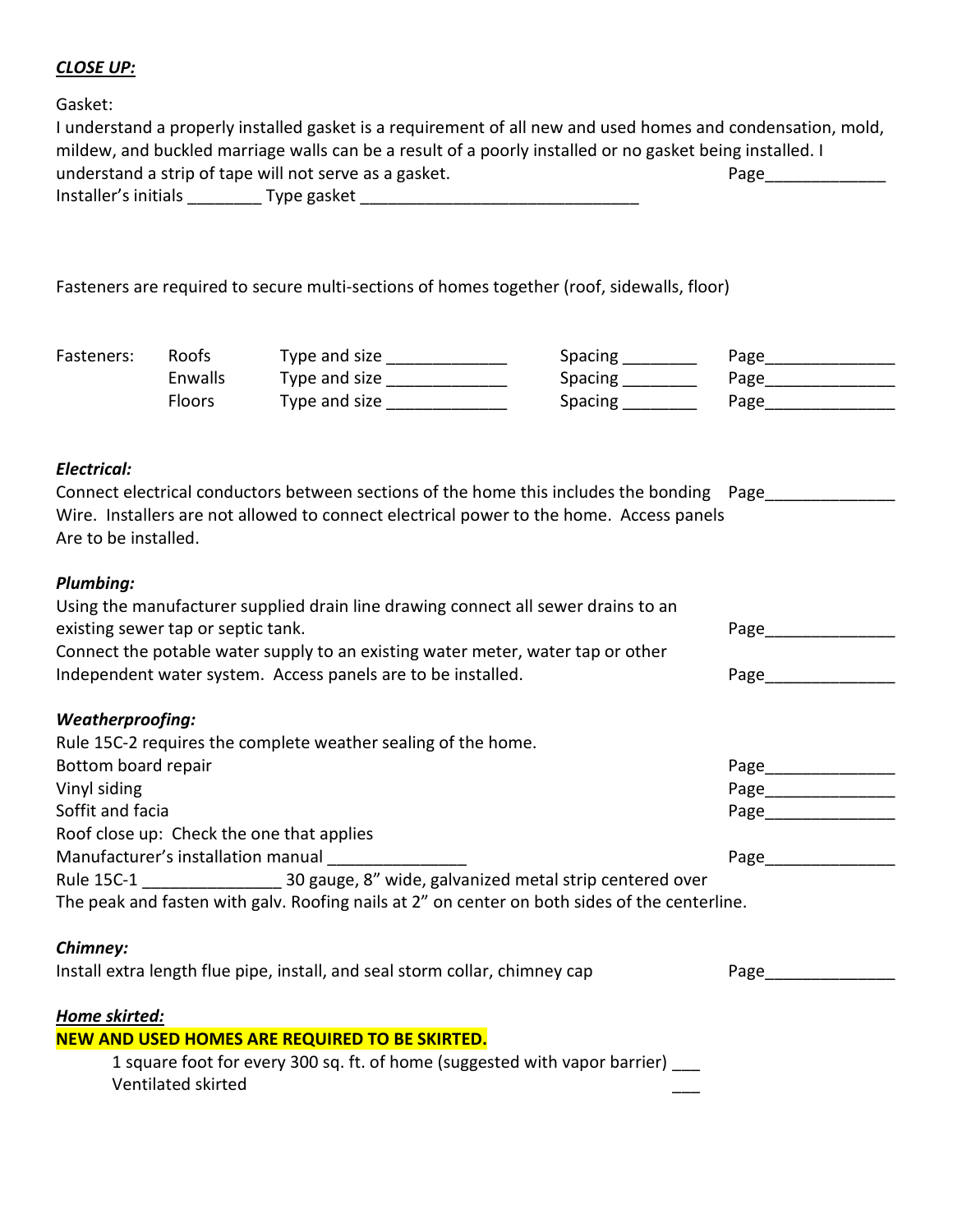| <b>Blocking Plan</b>                                                                                        | typical single wide blocking plan |  |                                                                                                                                                                                        | Designate location of all lateral arms and<br>longitudinal stabilizing devices on the<br>blocking plan. |                                  |  |
|-------------------------------------------------------------------------------------------------------------|-----------------------------------|--|----------------------------------------------------------------------------------------------------------------------------------------------------------------------------------------|---------------------------------------------------------------------------------------------------------|----------------------------------|--|
|                                                                                                             |                                   |  |                                                                                                                                                                                        |                                                                                                         | Lateral Arm                      |  |
| Length x width _______________________________                                                              |                                   |  |                                                                                                                                                                                        |                                                                                                         |                                  |  |
|                                                                                                             |                                   |  |                                                                                                                                                                                        |                                                                                                         | Longitudinal Stabilizing Devices |  |
|                                                                                                             |                                   |  |                                                                                                                                                                                        |                                                                                                         |                                  |  |
|                                                                                                             |                                   |  |                                                                                                                                                                                        |                                                                                                         |                                  |  |
| $2^{\prime}$                                                                                                | pier spacing                      |  |                                                                                                                                                                                        | <b>Pocket Penetrometer Test</b>                                                                         |                                  |  |
| Pocket Penetrometer test results _________<br>Soil torque probe test results _____________<br>Anchor Length |                                   |  | Test the perimeter of the home at 6 locations.<br>Take the reading at the depth of the footer.<br>Using 500lb increments, take the lowest reading<br>and round down to that increment. |                                                                                                         |                                  |  |
| I-beam pier pad size                                                                                        |                                   |  |                                                                                                                                                                                        |                                                                                                         |                                  |  |
| Other information                                                                                           |                                   |  |                                                                                                                                                                                        |                                                                                                         |                                  |  |
|                                                                                                             |                                   |  |                                                                                                                                                                                        |                                                                                                         |                                  |  |
|                                                                                                             |                                   |  |                                                                                                                                                                                        |                                                                                                         |                                  |  |
|                                                                                                             |                                   |  |                                                                                                                                                                                        |                                                                                                         |                                  |  |

| Manufacturer   |  |
|----------------|--|
| Length x width |  |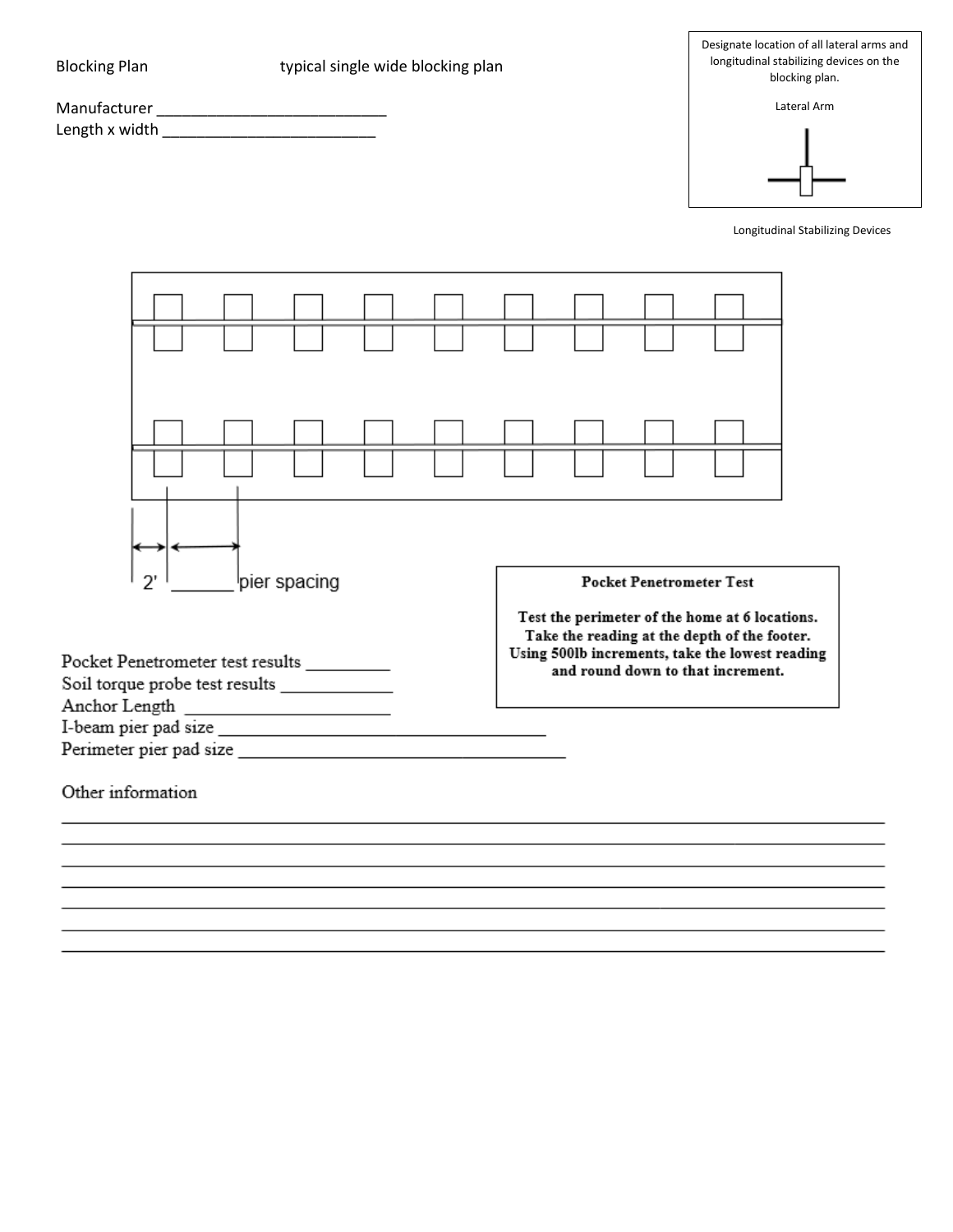|                                                                                                                                                                                                                               | Designate location of all lateral arms and longitudinal<br>stabilizing devices on the blocking plan. |  |                                                                                                                                                                                                                           |                                                                                       |  |  |
|-------------------------------------------------------------------------------------------------------------------------------------------------------------------------------------------------------------------------------|------------------------------------------------------------------------------------------------------|--|---------------------------------------------------------------------------------------------------------------------------------------------------------------------------------------------------------------------------|---------------------------------------------------------------------------------------|--|--|
| <b>Blocking Plan</b>                                                                                                                                                                                                          | typical double wide blocking plan                                                                    |  |                                                                                                                                                                                                                           | Lateral Arm                                                                           |  |  |
| Manufacturer and the state of the state of the state of the state of the state of the state of the state of the state of the state of the state of the state of the state of the state of the state of the state of the state |                                                                                                      |  |                                                                                                                                                                                                                           | Longitudinal Stabilizing Devices                                                      |  |  |
|                                                                                                                                                                                                                               |                                                                                                      |  |                                                                                                                                                                                                                           | Marriage Wall<br>the location of<br>these piers will<br>vary with each<br>floor plan. |  |  |
| pier spacing<br>Anchor Length __________________________________<br>Marriage wall pier pad sizes - outline pad locations on the centerline and show sizes below                                                               |                                                                                                      |  | <b>Pocket Penetrometer Test</b><br>Test the perimeter of the home at 6 locations.<br>Take the reading at the depth of the footer.<br>Using 500lb increments, take the lowest reading<br>and round down to that increment. |                                                                                       |  |  |
|                                                                                                                                                                                                                               |                                                                                                      |  |                                                                                                                                                                                                                           |                                                                                       |  |  |
| Other information                                                                                                                                                                                                             |                                                                                                      |  |                                                                                                                                                                                                                           |                                                                                       |  |  |

\_\_\_\_\_\_\_\_\_\_\_\_\_\_\_\_\_\_\_\_\_\_\_\_\_\_\_\_\_\_\_\_\_\_\_\_\_\_\_\_\_\_\_\_\_\_\_\_\_\_\_\_\_\_\_\_\_\_\_\_\_\_\_\_\_\_\_\_\_\_\_\_\_\_\_\_\_\_\_\_\_\_\_\_\_\_\_\_ \_\_\_\_\_\_\_\_\_\_\_\_\_\_\_\_\_\_\_\_\_\_\_\_\_\_\_\_\_\_\_\_\_\_\_\_\_\_\_\_\_\_\_\_\_\_\_\_\_\_\_\_\_\_\_\_\_\_\_\_\_\_\_\_\_\_\_\_\_\_\_\_\_\_\_\_\_\_\_\_\_\_\_\_\_\_\_\_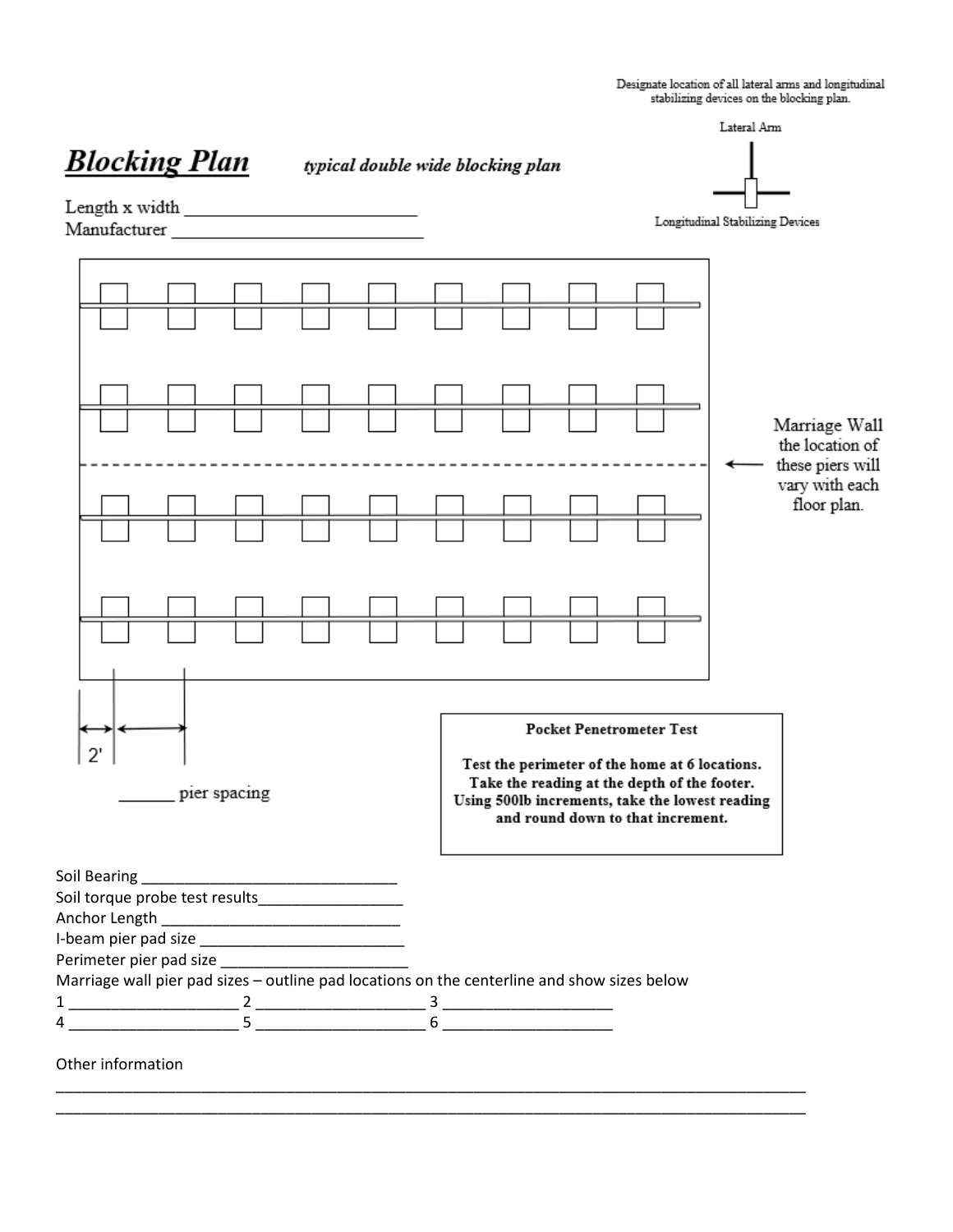## **MOBILE HOME SITE PREPARATION**

**NEW HOME** 



1. Grade site so that there is a minimum 1/2 inch per foot slope from the middle of the home to a distance not less than 10 feet from the outside edge of the home.

2. All fill must be compacted to at least 90% of its maximum relative density.

3. All organic material such as grass, roots, twigs, and wood scraps must be removed in areas where the footings are to be placed.

4. All new and used homes require a vapor barrier (minimum 6-mil).

#### FOUNDATION MOUND HEIGHT

| Home Width         | Mound Height   | Home Width         | Mound Height  |
|--------------------|----------------|--------------------|---------------|
| $12 - \text{feet}$ | $8 -$ inches   | $24 - \text{feet}$ | $11$ – inches |
| $14 - \text{feet}$ | $8.5$ – inches | $28 - feet$        | $12$ - inches |
| $16 - \text{feet}$ | $9 - inches$   | $32 - \text{feet}$ | $13$ - inches |

USED HOME

#### **USED HOMES REQUIRE VAPOR BARRIER, 6 MIL MINIMUM AND FULL SKIRTING.**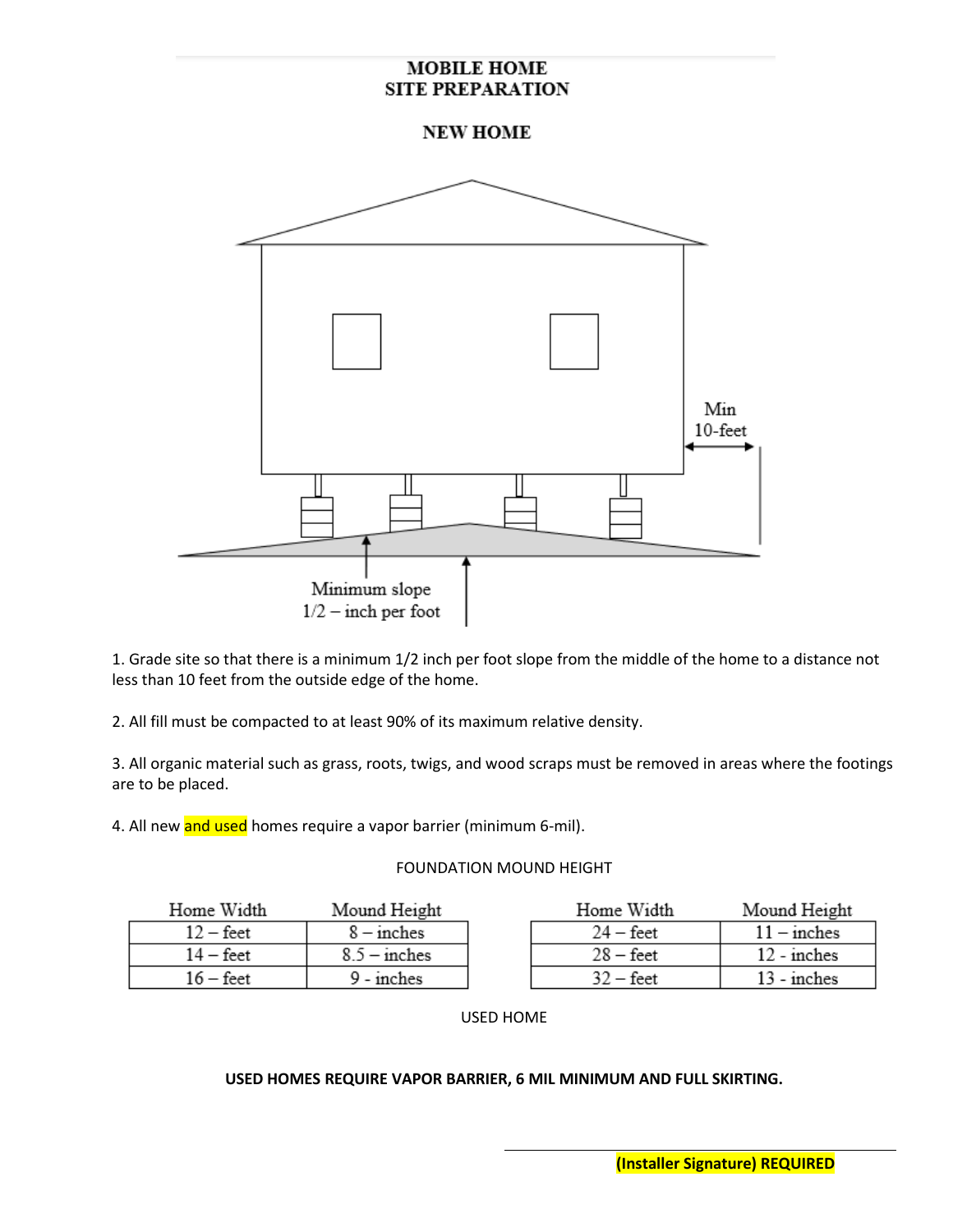# **ACKNOWLEDGEMENTS**

# **(TO BE SIGNED BY THE PROPERTY OWNER)**

# **DEED RESTRICTIONS AND COVENANTS**

Applicants should be aware that Deed Restrictions or Covenants are a private civil issue. *They are not enforced or reviewed by the county.* Prior to pursuing a building permit, applicants should be aware of any such restrictions that may apply to their property.

ACKNOWLEDGED

| ۰. |  |
|----|--|
|    |  |

BY: \_\_\_\_\_\_\_\_\_\_\_\_\_\_\_\_\_\_\_\_\_\_\_\_\_\_\_\_\_\_\_\_\_\_\_\_\_\_ DATE: \_\_\_\_\_\_\_\_\_\_\_\_\_\_\_\_\_\_\_\_

# **ACCESS TO PROPERTY**

By submitting this application, I am providing permission for Jefferson County personnel to inspect, at reasonable times, the property and work required under any permit issued, for compliance with applicable codes as specified by Jefferson County. Unless the inspection requires entry into a private residence, no further permission will be required.

| BY:                                                                                       | DATE:  |  |  |
|-------------------------------------------------------------------------------------------|--------|--|--|
|                                                                                           |        |  |  |
| STATE OF ___________________                                                              |        |  |  |
| COUNTY OF _______________                                                                 |        |  |  |
| The foregoing was singed before me this ________________ day of ______________ 20________ |        |  |  |
| PERSONALLY KNOWN: ______<br>PRESENTED IDENTIFICATION: ______                              |        |  |  |
| <b>Notary Public</b>                                                                      | (Seal) |  |  |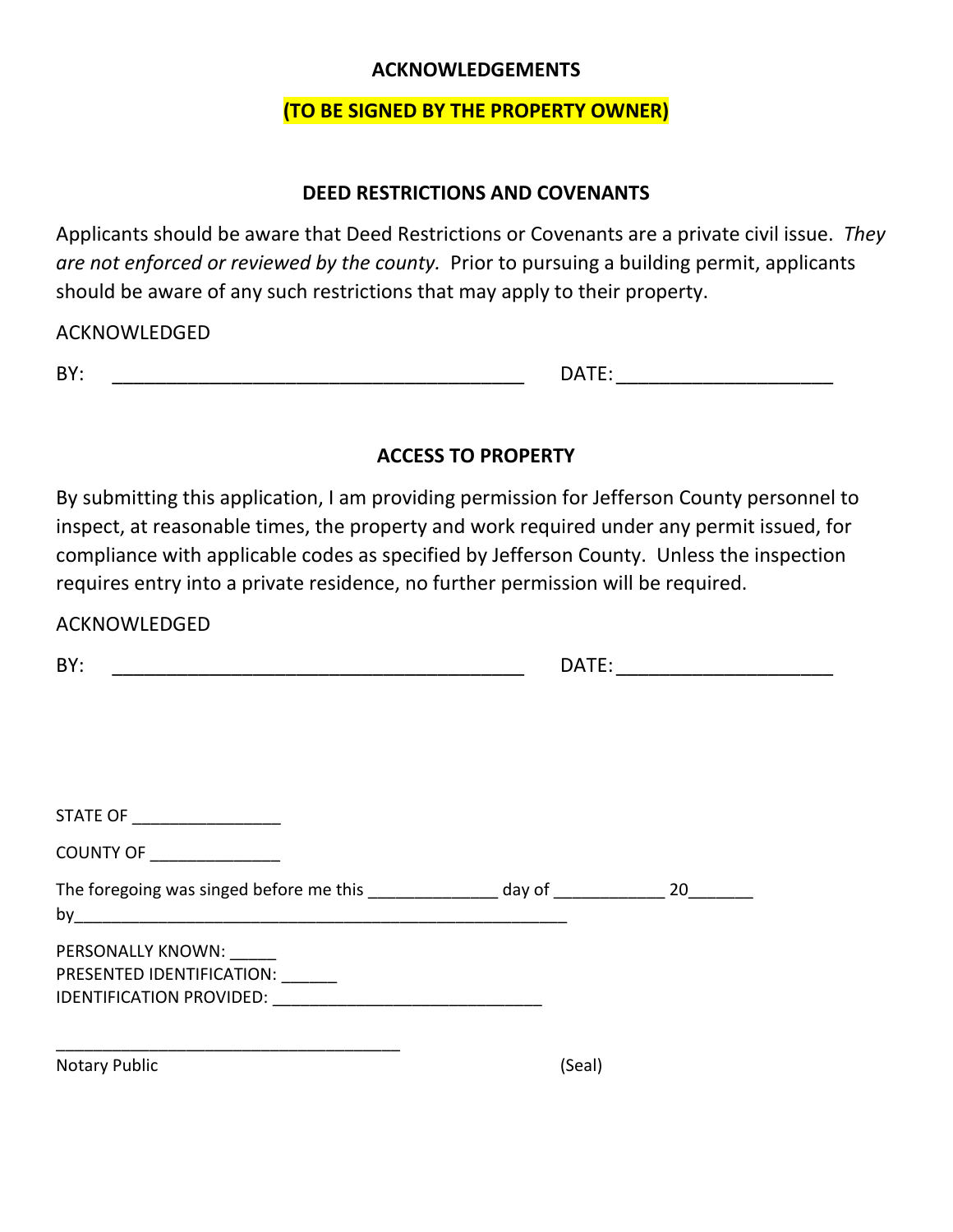# **REQUIRED INSPECTIONS NEW AND USED HOMES**

# Pre pad set-up inspection required.

Mobile Home Pre-Final: Vapor Barrier (6 mil minimum) Electric Rough Mechanical Rough Plumbing Rough Gas Rough (if applicable) Set up Tie Downs (anchoring) Bonding of Mobile Home Home address shall be posted on house or mailbox **Electrical Service Release will be issued for 30 days to allow for final inspection. If no final inspection is completed within 30 days power will be suspended and meter will be pulled.**

Mobile Home Final:

Steps/Stairs Skirting Final Walkthrough of Mobile Home Final All Trades Septic Final Approval must be received from the Health Department

Environmental:

Stabilization 10' Around House

**(Installer Signature) REQUIRED**

\*To request an inspection please Email us at [kphillips@jeffersoncountyfl.gov](mailto:kphillips@jeffersoncountyfl.gov)

If you cannot email, please call, and speak with Kathy Phillips at 850-342-0223. \*

# **NOTICE**

**ALL INSPECTIONS REQUIRE A 24 HOUR NOTICE.**

**THERE ARE NO INSPECTIONS ON FRIDAY.**

**IF YOU CALL IN AN INSPECTION ON THURSDAY, YOUR INSPECTION WILL BE SCHEDULED FOR THE FOLLOWING MONDAY.**

**PLEASE BE SURE ALL WORK IS COMPLETED BEFORE CALLING FOR AN INSPECTION.**

**A REINSPECTION FEE OF \$75.00 WILL BE CHARGED FOR THE 3RD AND SUBSEQUENT RETURN OF SAME INSPECTION.**

**\*\*90 days after final inspection and power is connected decks without a roof can be added as part of the building permit. \*\***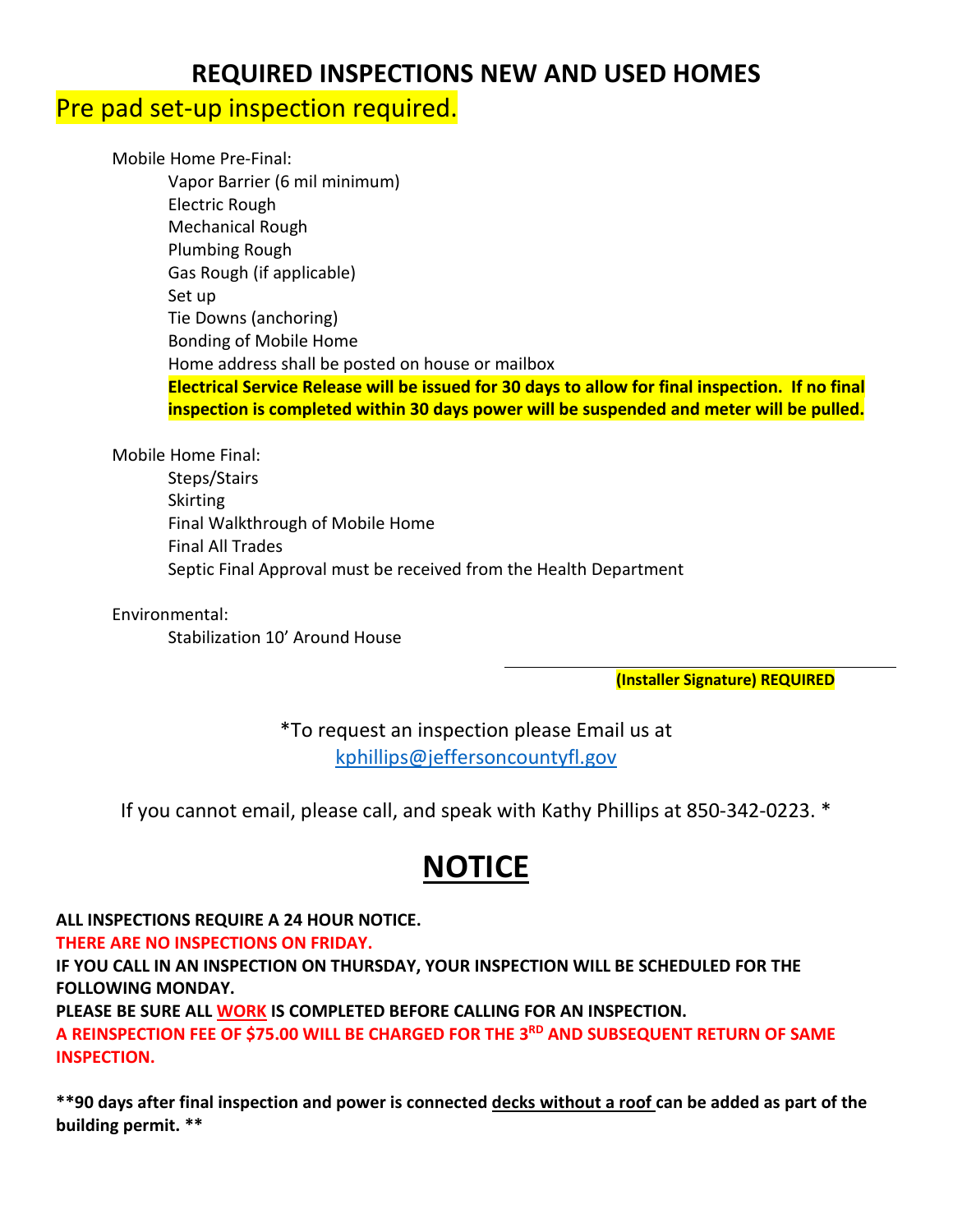Check List for Mobile Homes

A completed permit application

Copy of State License

Certificate of Workman's Comp

Certificate of Liability Insurance with the Certificate holder being:

Jefferson County BOCC 445 West Palmer Mill Road Monticello, FL 32344

**Should you retain an agent or send an employee to obtain your permit an original notarized authorization form must be submitted with every application.**